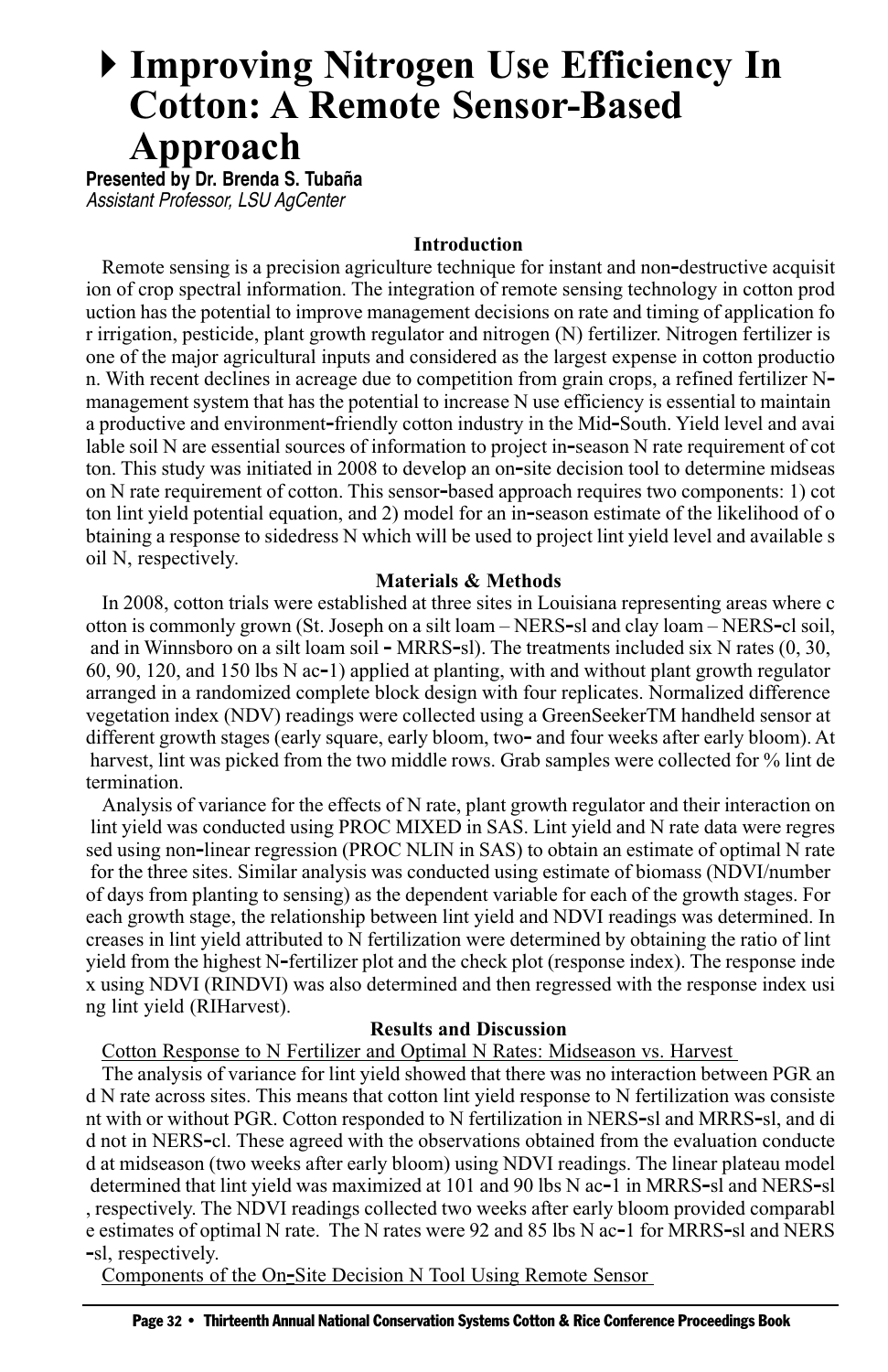The NDVI readings collected two weeks after early bloom showed the best association wit h lint yield when compared with the rest of the growth stages. This initially suggests that the window for optimum sensing dates in terms of the number of days from planting to sensing w ould be 70‐80 days. Prior to combining the data from different sites, the NDVI readings were divided by the number of days from planting to sensing (in-season estimate lint yield, INSE Y). The relationship between lint yield and INSEY was best described by an exponential mod el (Figure 1). The NDVI is a good index of biomass and the sensor can determine the biomass as it relates to lint yield regardless of the magnitude of cotton response to N fertilization. The initial results showed that the sensor‐based predicted RI (RINDVI) can explain 40% of varia bility in the actual lint yield RI (RIHarvest) (Figure 2). The RIHarvest is determined at harves t which is after the fact. This becomes less of use for midseason N requirement determination since yield response to N fertilization differs from one year to another. An established relatio nship between RINDVI and RIHarvest implies that the lint yield response to N fertilization c an now be determined earlier in the season which is essential for determination of midseason N rate requirements. The linear equation (Figure 2) suggests that the actual increases in lint yi eld attributed to N fertilization can be estimated when RINDVI is known. With the current est imation procedure established for lint yield potential and cotton response to N fertilization us ing midseason NDVI readings, the functional equation that runs the proposed on-site N decis ion tool (Figure 3) is summarize as:

$$
F_n = \frac{YP_0 N_g}{\epsilon_n} (RI - 1)
$$

where:

= N application rate, lb N  $ac^{-1}$  $F_{n}$ = Estimated in-season yield potential, lb  $ac^{-1}$ Y. = N content in seed cotton, lb N  $ac^{-1}$  $N_{\alpha}$ = Expected N use efficiency (range from 0.5 to 0.7)  $\epsilon_{n}$ 

 $R<sub>l</sub>$ = Estimate of cotton response to N fertilization using NDVI



Figure 1. Relationship between actual lint yield and in-season estimated yield potential (normalized difference vegetation index/number of days from planting to sensing). NDVI data were collected two weeks after early bloom.